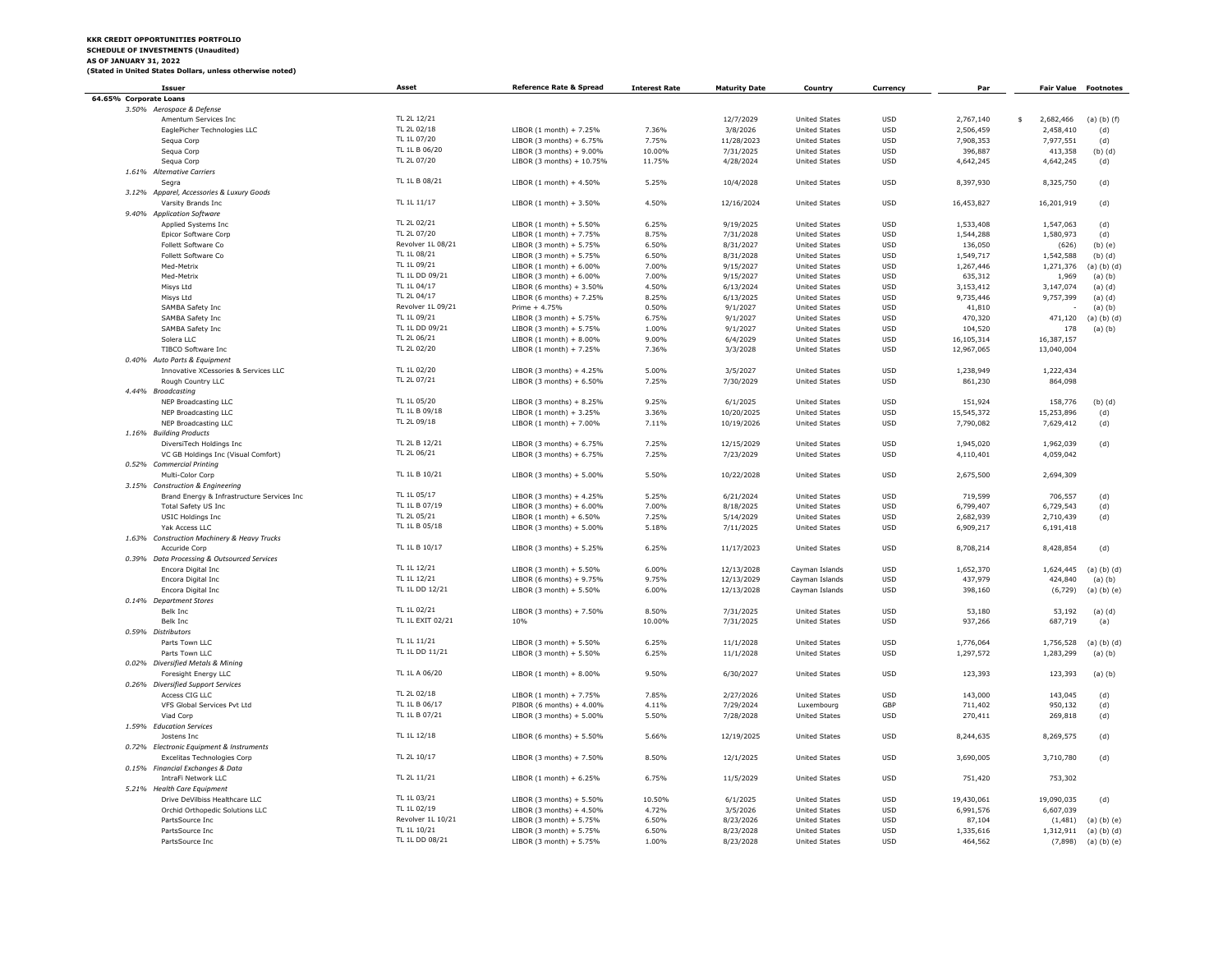### **KKR CREDIT OPPORTUNITIES PORTFOLIO SCHEDULE OF INVESTMENTS (Unaudited) AS OF JANUARY 31, 2022 (Stated in United States Dollars, unless otherwise noted)**

| <b>Issuer</b>                              | Asset             | <b>Reference Rate &amp; Spread</b> | <b>Interest Rate</b> | <b>Maturity Date</b> | Country              | Currency   | Par        |            | <b>Fair Value Footnotes</b> |
|--------------------------------------------|-------------------|------------------------------------|----------------------|----------------------|----------------------|------------|------------|------------|-----------------------------|
| 0.44% Health Care Facilities               |                   |                                    |                      |                      |                      |            |            |            |                             |
| ScionHealth                                | TL 1L B 12/21     | LIBOR $(1 \text{ month}) + 5.25\%$ | 5.75%                | 12/17/2028           | <b>United States</b> | <b>USD</b> | 2,458,280  | 2,286,200  |                             |
|                                            | Revolver 1L 08/21 |                                    |                      |                      |                      |            |            |            |                             |
| Affordable Care Inc                        |                   | LIBOR (3 month) + 5.50%            | 0.50%                | 8/2/2027             | <b>United States</b> | <b>USD</b> | 177,081    | (1,027)    | (a) (b) (e)                 |
| Affordable Care Inc                        | TL 1L 08/21       | LIBOR (3 months) + $5.50\%$        | 6.25%                | 8/2/2028             | <b>United States</b> | <b>USD</b> | 1,599,937  | 1,590,657  | $(a)$ $(b)$ $(d)$           |
| Affordable Care Inc                        | TL 1L DD 08/21    | LIBOR (3 month) + 5.50%            | 0.54%                | 8/2/2028             | <b>United States</b> | <b>USD</b> | 599,463    | 805        | (a) (b)                     |
| American Vision Partners                   | Revolver 1L 09/21 | LIBOR (3 month) + 5.75%            | 0.50%                | 9/30/2026            | <b>United States</b> | <b>USD</b> | 158,140    | (1, 392)   | (a) (b) (e)                 |
| American Vision Partners                   | TL 1L 09/21       | LIBOR (3 month) + 5.75%            | 6.50%                | 9/30/2027            | <b>United States</b> | <b>USD</b> | 1,924,467  | 1,907,531  | $(a)$ $(b)$ $(d)$           |
| American Vision Partners                   | TL 1L DD 09/21    | LIBOR (3 month) + 5.75%            | 1.00%                | 9/30/2027            | <b>United States</b> | <b>USD</b> | 790,690    | (6,958)    | $(a)$ $(b)$ $(e)$           |
| Novotech Pty Ltd                           | TL 1L 01/22       | SOFR (3 month) + 5.75%             | 6.25%                | 1/13/2028            | Australia            | <b>USD</b> | 1,144,851  |            |                             |
|                                            |                   |                                    |                      |                      |                      |            |            | 1,119,092  | $(a)$ $(b)$                 |
| Novotech Pty Ltd                           | TL 1L 01/22       | BBSW (3 month) + 5.75%             | 5.75%                | 1/13/2028            | Australia            | <b>AUD</b> | 1,579,895  | 1,091,257  | $(a)$ $(b)$                 |
| Novotech Pty Ltd                           | TL 1L DD 01/22    | SOFR (1 month) + 5.75%             | 6.25%                | 1/13/2028            | Australia            | <b>USD</b> | 266,244    | (5,990)    | $(a)$ $(b)$ $(e)$           |
| Paradigm Acquisition Corp                  | TL 2L 10/18 LC    | LIBOR (3 month) + 7.50%            | 7.85%                | 10/26/2026           | <b>United States</b> | USD        | 11,538     | 11,365     |                             |
| 0.07% Health Care Technology               |                   |                                    |                      |                      |                      |            |            |            |                             |
| athenahealth Inc                           | TL 1L 01/22       | SOFR + 3.50%                       | 4.00%                | 1/27/2029            | <b>United States</b> | <b>USD</b> | 367,585    | 366,283    | $(a)$ $(d)$                 |
| athenahealth Inc                           | TL 1L DD 01/22    | SOFR + 3.50%                       | $0.00\%$             | 1/27/2029            | <b>United States</b> | <b>USD</b> |            |            |                             |
|                                            |                   |                                    |                      |                      |                      |            | 54,442     |            | (193) (a) (d) (e) (f)       |
| 0.59% Hotels, Resorts & Cruise Lines       |                   |                                    |                      |                      |                      |            |            |            |                             |
| <b>B&amp;B Hotels SAS</b>                  | TL 1L B3A 01/20   | EURIBOR(6 months) + 3.88%          | 3.88%                | 7/31/2026            | France               | <b>EUR</b> | 1,886,660  | 2,050,356  | (d)                         |
| <b>B&amp;B Hotels SAS</b>                  | TL 1L B4 03/21    | EURIBOR(6 months) + $5.50\%$       | 5.50%                | 7/31/2026            | France               | <b>EUR</b> | 337,480    | 378,052    |                             |
| Piolin BidCo SAU                           | TL 1L B 05/20     | EURIBOR(3 months) + $7.50\%$       | 7.50%                | 9/16/2026            | Spain                | <b>EUR</b> | 539,891    | 612,527    | (d)                         |
| 2.68% Household Products                   |                   |                                    |                      |                      |                      |            |            |            |                             |
|                                            | TL 1L B 08/16     | LIBOR (6 months) + $4.50\%$        | 5.50%                | 8/16/2023            | <b>United States</b> | <b>USD</b> | 13,910,310 | 13,899,877 |                             |
| Polyconcept North America Inc              |                   |                                    |                      |                      |                      |            |            |            | (d)                         |
| 1.69% Human Resource & Employment Services |                   |                                    |                      |                      |                      |            |            |            |                             |
| Insight Global LLC                         | Revolver 1L 09/21 | LIBOR (3 months) + $6.00\%$        | 2.90%                | 9/22/2027            | <b>United States</b> | <b>USD</b> | 427,591    | 240,306    | (b)                         |
| Insight Global LLC                         | TL 1L 09/21       | LIBOR $(3$ months) + $6.00\%$      | 6.75%                | 9/22/2028            | <b>United States</b> | <b>USD</b> | 5,442,343  | 5,371,593  | $(b)$ $(d)$                 |
| Oxford Global Resources LLC                | Revolver 1L 08/21 | LIBOR (3 months) + $6.00\%$        | 2.89%                | 8/17/2027            | <b>United States</b> | <b>USD</b> | 128,823    | 66,988     | (b)                         |
| Oxford Global Resources LLC                | TL 1L 08/21       | LIBOR (3 months) + $6.00\%$        | 7.00%                | 8/17/2027            | <b>United States</b> | <b>USD</b> | 1,490,605  | 1,493,586  | $(b)$ $(d)$                 |
|                                            | TL 1L DD 08/21    |                                    |                      |                      |                      |            |            |            |                             |
| Oxford Global Resources LLC                |                   | LIBOR (3 months) + $6.00\%$        | 1.00%                | 8/17/2027            | <b>United States</b> | <b>USD</b> | 257,645    | 515        | (b)                         |
| SIRVA Worldwide Inc                        | TL 1L 07/18       | LIBOR $(3$ months $) + 5.50%$      | 5.65%                | 8/4/2025             | <b>United States</b> | USD        | 1,660,507  | 1,550,083  |                             |
| SIRVA Worldwide Inc                        | TL 2L 07/18       | LIBOR $(3$ months) + $9.50\%$      | 9.73%                | 8/3/2026             | <b>United States</b> | <b>USD</b> | 59,000     | 51,182     |                             |
| 0.45% Industrial Machinery                 |                   |                                    |                      |                      |                      |            |            |            |                             |
| CPM Holdings Inc                           | TL 2L 10/18       | LIBOR $(1 \text{ month}) + 8.25\%$ | 8.35%                | 11/16/2026           | <b>United States</b> | <b>USD</b> | 371,172    | 372,100    | (d)                         |
|                                            | TL 2L 08/21       |                                    | 6.75%                | 5/21/2029            | <b>United States</b> | <b>USD</b> | 297,640    | 301,360    |                             |
| Engineered Machinery Holdings Inc          |                   | LIBOR (3 months) + $6.00\%$        |                      |                      |                      |            |            |            |                             |
| Time Manufacturing Co                      | Revolver 1L 12/21 | LIBOR $(3 \text{ month}) + 6.50\%$ | 7.25%                | 12/1/2027            | <b>United States</b> | <b>USD</b> | 153,560    | 80,274     | $(a)$ $(b)$                 |
| Time Manufacturing Co                      | TL 1L 12/21       | LIBOR (3 month) + $6.50\%$         | 7.25%                | 12/1/2027            | <b>United States</b> | <b>USD</b> | 930,733    | 909,605    | $(a)$ $(b)$                 |
| Time Manufacturing Co                      | TL 1L 12/21       | EURIBOR (3 month) + $6.50\%$       | 7.25%                | 12/1/2027            | Germany              | <b>EUR</b> | 600,000    | 660,071    | $(a)$ $(b)$                 |
| Time Manufacturing Co                      | TL 1L DD 12/21    | LIBOR $(3 \text{ month}) + 6.50\%$ | 7.25%                | 12/1/2027            | <b>United States</b> | <b>USD</b> | 279,199    | (6, 338)   | $(a)$ $(b)$ $(e)$           |
| 0.92% Insurance Brokers                    |                   |                                    |                      |                      |                      |            |            |            |                             |
|                                            |                   |                                    |                      |                      |                      |            |            |            |                             |
| Alera Group Intermediate Holdings Inc      | TL 1L 09/21       | LIBOR (1 month) + 5.50%            | 6.25%                | 10/2/2028            | <b>United States</b> | <b>USD</b> | 661,871    | 654,524    | $(a)$ $(b)$ $(d)$           |
| Alera Group Intermediate Holdings Inc      | TL 1L DD 09/21    | LIBOR (1 month) + 5.50%            | 3.58%                | 10/2/2028            | <b>United States</b> | <b>USD</b> | 188,045    | 179,548    | $(a)$ $(b)$                 |
| Alera Group Intermediate Holdings Inc      | TL 1L DD 12/21    | LIBOR (3 month) + 5.50%            | 6.25%                | 10/2/2028            | <b>United States</b> | <b>USD</b> | 540,718    | (6,002)    | (a) (b) (e)                 |
| Foundation Risk Partners Corp              | Revolver 1L 10/21 | LIBOR (3 month) + 5.75%            | 6.50%                | 10/29/2027           | <b>United States</b> | USD        | 141,750    | (1, 233)   | $(a)$ $(b)$ $(e)$           |
| Foundation Risk Partners Corp              | TL 1L 10/21       | LIBOR (3 month) + 5.75%            | 6.50%                | 10/29/2028           | <b>United States</b> | <b>USD</b> | 1,342,420  | 1,330,741  | $(a)$ $(b)$ $(d)$           |
|                                            | TL 1L DD 10/21    |                                    |                      |                      |                      |            |            |            |                             |
| Foundation Risk Partners Corp              |                   | LIBOR (3 month) + 5.75%            | 6.50%                | 10/29/2028           | <b>United States</b> | <b>USD</b> | 291,830    | 164,221    | $(a)$ $(b)$                 |
| Galway Partners Holdings LLC               | Revolver 1L 09/21 | LIBOR (3 months) + $5.25%$         | 0.50%                | 9/30/2027            | <b>United States</b> | <b>USD</b> | 205,492    | (3,699)    | $(b)$ (e)                   |
| Galway Partners Holdings LLC               | TL 1L 09/21       | LIBOR $(3$ months $) + 5.25%$      | 6.00%                | 9/29/2028            | <b>United States</b> | USD        | 2,550,374  | 2,504,467  | $(b)$ $(d)$                 |
| Galway Partners Holdings LLC               | TL 1L DD 09/21    | LIBOR $(3$ months $) + 5.25%$      | 0.50%                | 9/29/2028            | <b>United States</b> | <b>USD</b> | 384,889    | (6,928)    | $(b)$ $(e)$                 |
| Integrity Marketing Group LLC              | TL 1L DD 12/21    | LIBOR $(3$ months) + 5.50%         | 6.25%                | 8/27/2025            | <b>United States</b> | USD        | 2,952,345  | (22, 143)  | (a) (b) (e)                 |
| 2.41% IT Consulting & Other Services       |                   |                                    |                      |                      |                      |            |            |            |                             |
|                                            | Revolver 1L 11/21 |                                    |                      |                      |                      |            |            |            |                             |
| 3Pillar Global Inc                         |                   | LIBOR $(3$ months $) + 6.00\%$     | 6.75%                | 11/23/2026           | <b>United States</b> | <b>USD</b> | 186,240    | (913)      | $(a)$ $(b)$ $(e)$           |
| 3Pillar Global Inc                         | TL 1L 11/21       | LIBOR (3 months) + $6.00\%$        | 6.75%                | 11/23/2027           | <b>United States</b> | <b>USD</b> | 1,955,513  | 1,945,931  | $(a)$ $(b)$ $(d)$           |
| 3Pillar Global Inc                         | TL 1L DD 11/21    | LIBOR (3 months) + $6.00\%$        | 6.75%                | 11/23/2027           | <b>United States</b> | USD        | 620,800    | (3,042)    | (a) (b) (e)                 |
| PSAV Inc                                   | TL 1L B1 12/20    | LIBOR (6 months) + $3.25\%$        | 4.50%                | 3/3/2025             | <b>United States</b> | <b>USD</b> | 9,365,796  | 8,713,141  |                             |
| PSAV Inc                                   | TL 1L B3 12/20    | 15%                                | 15.00%               | 10/15/2026           | <b>United States</b> | USD        | 597,331    | 696,637    | (d)                         |
| PSAV Inc                                   | TL 2L 02/18       | LIBOR $(3$ months $) + 7.25%$      | 8.25%                | 9/1/2025             | <b>United States</b> | <b>USD</b> | 1,403,630  | 1,133,431  |                             |
|                                            |                   |                                    |                      |                      |                      |            |            |            |                             |
| 1.15% Leisure Facilities                   |                   |                                    |                      |                      |                      |            |            |            |                             |
| ClubCorp Club Operations Inc               | TL 1L B 08/17     | LIBOR $(3$ months $) + 2.75%$      | 2.97%                | 9/18/2024            | <b>United States</b> | <b>USD</b> | 1,010,395  | 974,582    |                             |
| United PF Holdings LLC                     | TL 1L 01/20       | LIBOR $(3$ months) + 4.00%         | 4.31%                | 12/30/2026           | <b>United States</b> | <b>USD</b> | 5,069,981  | 4,944,499  | (d)                         |
| United PF Holdings LLC                     | TL 1L 06/20       | LIBOR $(3$ months) + 8.50%         | 9.50%                | 12/30/2026           | <b>United States</b> | USD        | 56,273     | 56,413     | (d)                         |
| 2.47% Leisure Products                     |                   |                                    |                      |                      |                      |            |            |            |                             |
| Areas Worldwide SASU                       | TL 1L B1 06/19    | EURIBOR(6 months) + $4.75%$        | 4.75%                | 7/1/2026             |                      | <b>EUR</b> | 12,328,214 | 12,806,556 | (d)                         |
|                                            |                   |                                    |                      |                      | Spain                |            |            |            |                             |
| 1.10% Life Sciences Tools & Services       |                   |                                    |                      |                      |                      |            |            |            |                             |
| PAREXEL International Corp                 | TL 2L 07/21       | LIBOR $(1 \text{ month}) + 6.50\%$ | 7.00%                | 11/15/2029           | <b>United States</b> | <b>USD</b> | 5,766,010  | 5,710,656  | (b)                         |
| 1.05% Marine Ports & Services              |                   |                                    |                      |                      |                      |            |            |            |                             |
| Direct ChassisLink Inc                     | TL 2L B 04/19     | LIBOR $(3$ months) + 6.75%         | 6.99%                | 4/10/2026            | <b>United States</b> | <b>USD</b> | 5,418,720  | 5,452,587  | (d)                         |
| 0.20% Movies & Entertainment               |                   |                                    |                      |                      |                      |            |            |            |                             |
|                                            | TL 1L 01/19       |                                    |                      |                      |                      |            |            |            |                             |
| Cast & Crew Entertainment Services LLC     |                   | LIBOR (1 month) + 3.50%            | 3.81%                | 2/9/2026             | <b>United States</b> | USD        | 1,046,519  | 1,046,592  | (d)                         |
| 0.54% Oil & Gas Equipment & Services       |                   |                                    |                      |                      |                      |            |            |            |                             |
| Caprock Midstream LLC                      | TL 1L B 10/18     | LIBOR $(1 \text{ month}) + 4.75\%$ | 4.86%                | 11/3/2025            | <b>United States</b> | USD        | 2,416,124  | 2,417,634  |                             |
| ChampionX Corp                             | TL 1L B 05/20     | LIBOR (6 months) $+ 5.00\%$        | 6.00%                | 6/3/2027             | <b>United States</b> | <b>USD</b> | 368,769    | 374,225    | (d)                         |
| 0.17% Personal Products                    |                   |                                    |                      |                      |                      |            |            |            |                             |
|                                            | TL 1L 09/21       | LIBOR (6 months) + $4.00\%$        |                      |                      |                      |            |            |            |                             |
| Pretium Packaging LLC                      |                   |                                    | 4.50%                | 10/2/2028            | <b>United States</b> | USD        | 65,870     | 65,948     | (d)                         |
| Pretium Packaging LLC                      | TL 2L 09/21       | LIBOR $(3$ months $) + 6.75%$      | 7.25%                | 10/1/2029            | <b>United States</b> | USD        | 810,470    | 808,444    | $(b)$ $(d)$                 |
| 0.62% Property & Casualty Insurance        |                   |                                    |                      |                      |                      |            |            |            |                             |
| Alacrity Solutions Group LLC               | Revolver 1L 12/21 | PRIME (3 month) + 4.25%            | 0.50%                | 12/22/2027           | <b>United States</b> | USD        | 505,280    | 16,977     | (b)                         |
| Alacrity Solutions Group LLC               | TL 1L 12/21       | LIBOR $(1 \text{ month}) + 5.25\%$ | 6.00%                | 12/22/2028           | <b>United States</b> | USD        | 3,244,720  | 3,207,730  | $(b)$ $(d)$                 |
|                                            |                   |                                    |                      |                      |                      |            |            |            |                             |
| 0.94% Real Estate Operating Companies      |                   |                                    |                      |                      |                      |            |            |            |                             |
| Opendoor Labs Inc                          | TL 2L DD 10/21    | 10.00%                             | 10.00%               | 4/1/2026             | <b>United States</b> | <b>USD</b> | 11,000,000 | 4,886,391  | $(a)$ $(b)$                 |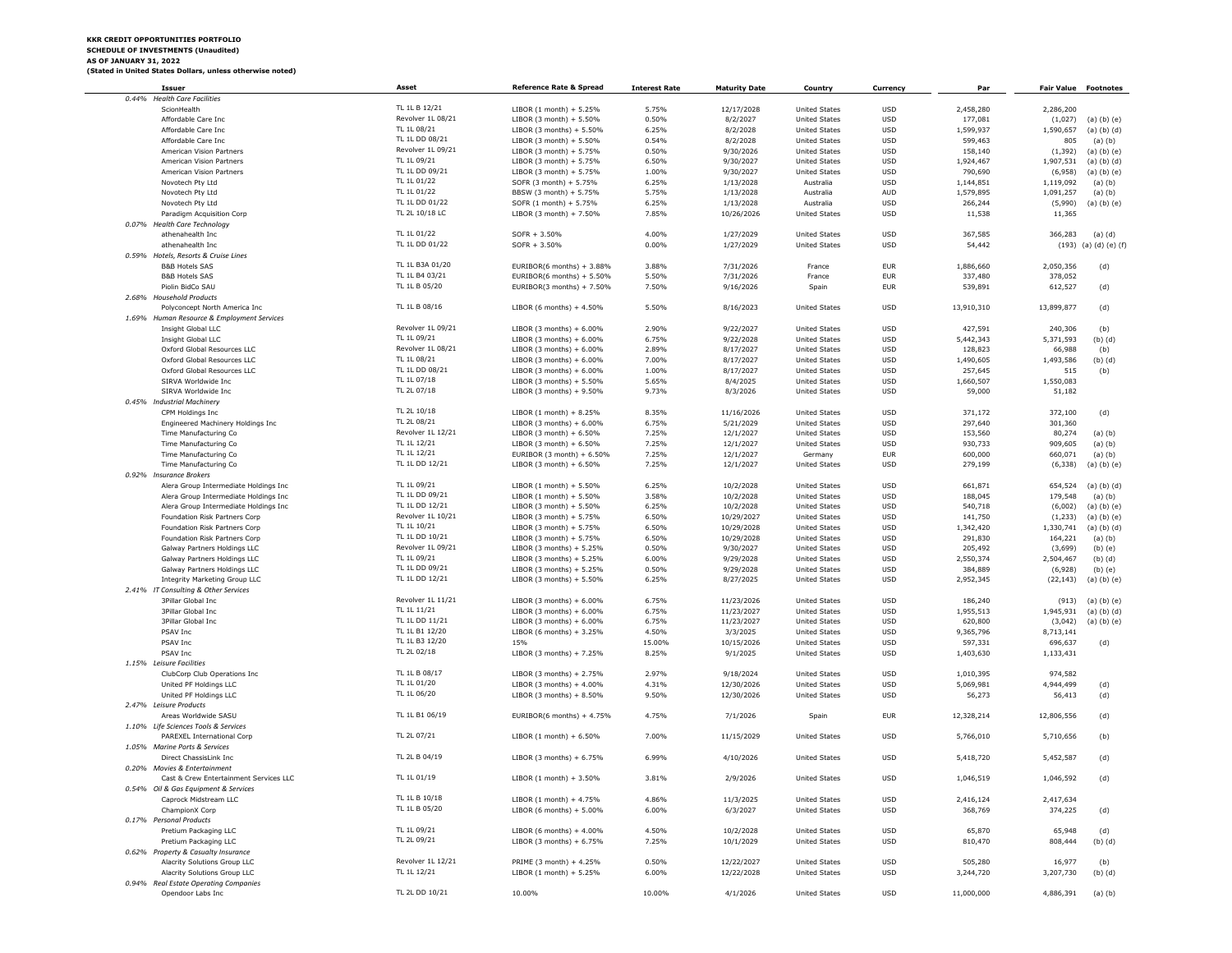## **KKR CREDIT OPPORTUNITIES PORTFOLIO SCHEDULE OF INVESTMENTS (Unaudited)**

## **AS OF JANUARY 31, 2022**

**(Stated in United States Dollars, unless otherwise noted)**

| Issuer                                                 | Asset                    | <b>Reference Rate &amp; Spread</b> | <b>Interest Rate</b> | <b>Maturity Date</b> | Country              | Currency   | Par         | <b>Fair Value Footnotes</b> |             |
|--------------------------------------------------------|--------------------------|------------------------------------|----------------------|----------------------|----------------------|------------|-------------|-----------------------------|-------------|
| 0.43% Real Estate Services                             |                          |                                    |                      |                      |                      |            |             |                             |             |
| SitusAMC Holdings Corp                                 | TL 1L 12/21              | LIBOR (3 month) + 5.75%            | 6.50%                | 12/22/2027           | <b>United States</b> | USD        | 2,236,030   | 2,213,700                   | (a) (b) (d) |
|                                                        |                          |                                    |                      |                      |                      |            |             |                             |             |
| 0.17% Research & Consulting Services                   |                          |                                    |                      |                      |                      |            |             |                             |             |
| Element Materials Technology Group US Holdings Inc     | TL 1L B 05/17            | LIBOR $(3$ months) + 3.50%         | 4.50%                | 6/28/2024            | <b>United States</b> | USD        | 78,795      | 78,805                      | (d)         |
| TMF Group Holding BV                                   | TL 2L 12/17              | EURIBOR(6 months) + 6.88%          | 6.88%                | 5/4/2026             | Netherlands          | <b>EUR</b> | 693,210     | 780,440                     |             |
| 0.09% Security & Alarm Services                        |                          |                                    |                      |                      |                      |            |             |                             |             |
| Monitronics International Inc                          | TL 1L EXIT 08/19         | LIBOR (1 month) + 7.50%            | 8.75%                | 3/29/2024            | <b>United States</b> | <b>USD</b> | 518,154     | 441,296                     |             |
| <b>Specialized Consumer Services</b><br>0.96%          |                          |                                    |                      |                      |                      |            |             |                             |             |
| KinderCare Education LLC                               | TL 1L B 09/18            | LIBOR (3 months) + 3.75%           | 4.75%                | 2/21/2025            | <b>United States</b> | <b>USD</b> | 1,263,449   | 1,248,710                   | (d)         |
|                                                        |                          |                                    |                      |                      |                      |            |             |                             |             |
| Lakefield Veterinary Group                             | TL 1L 11/21              | LIBOR $(1 \text{ month}) + 5.50\%$ | 6.25%                | 11/23/2028           | <b>United States</b> | <b>USD</b> | 2,221,732   | 2,193,516                   | $(b)$ $(d)$ |
| Lakefield Veterinary Group                             | TL 1L DD 11/21           | LIBOR $(1 \text{ month}) + 5.50\%$ | 6.25%                | 11/23/2028           | <b>United States</b> | <b>USD</b> | 1,269,560   | 214,937                     | (b)         |
| Learning Care Group Inc                                | TL 1L B 05/20            | LIBOR (6 months) + $8.50\%$        | 9.50%                | 3/13/2025            | <b>United States</b> | <b>USD</b> | 277,632     | 280,178                     |             |
| Learning Care Group Inc                                | TL 2L 03/18              | LIBOR (6 months) + $7.50\%$        | 8.50%                | 3/13/2026            | <b>United States</b> | <b>USD</b> | 194,997     | 194,145                     | (d)         |
| SavATree LLC                                           | Revolver 1L 10/21        | LIBOR $(3 \text{ month}) + 5.50\%$ | 6.25%                | 10/12/2028           | <b>United States</b> | <b>USD</b> | 128,932     | (1, 135)                    | (a) (b) (e) |
|                                                        | TL 1L 10/21              |                                    |                      |                      |                      |            |             |                             |             |
| SavATree LLC                                           |                          | LIBOR $(3 \text{ month}) + 5.50\%$ | 6.25%                | 10/12/2028           | <b>United States</b> | <b>USD</b> | 850,954     | 843,465                     | $(a)$ $(b)$ |
| SavATree LLC                                           | TL 1L DD 10/21           | LIBOR $(3 \text{ month}) + 5.50\%$ | 6.25%                | 10/12/2028           | <b>United States</b> | <b>USD</b> | 154,719     | (1, 362)                    | (a) (b) (e) |
| 0.62% Specialized REITs                                |                          |                                    |                      |                      |                      |            |             |                             |             |
| Pretium Partners LLC P2                                | TL 1L 12/21              | 11.00%                             | 11.00%               | 12/16/2029           | <b>United States</b> | <b>USD</b> | 3,270,612   | 3,205,200                   | $(a)$ $(b)$ |
| 4.67% Specialty Chemicals                              |                          |                                    |                      |                      |                      |            |             |                             |             |
| Aruba Investments Inc                                  | TL 2L 10/20              | LIBOR (6 months) + $7.75\%$        | 8.50%                | 11/24/2028           | <b>United States</b> | <b>USD</b> | 465,220     | 469,872                     | (d)         |
|                                                        | TL 1L 01/17              |                                    |                      |                      |                      |            |             |                             |             |
| Flint Group GmbH                                       |                          | LIBOR $(3$ months) + 4.25%         | 0.75%                | 9/21/2023            | Germany              | USD        | 1,703,796   | 1,696,342                   | (a)         |
| Flint Group GmbH                                       | TL 1L B 04/14            | EURIBOR(3 months) + 4.25%          | 0.75%                | 9/21/2023            | Germany              | <b>EUR</b> | 5,105,821   | 5,703,874                   | (a)         |
| Flint Group GmbH                                       | TL 1L B3 05/15           | EURIBOR(3 months) + $4.25%$        | 0.75%                | 9/21/2023            | Germany              | EUR        | 104,697     | 116,960                     | (a)         |
| Flint Group GmbH                                       | TL 1L B4 11/15           | EURIBOR(3 months) + 4.25%          | 0.75%                | 9/21/2023            | Germany              | <b>EUR</b> | 906,620     | 1,012,814                   | (a)         |
| Flint Group GmbH                                       | TL 1L B5 02/17           | EURIBOR(3 months) + 4.25%          | 0.75%                | 9/21/2023            | Germany              | <b>EUR</b> | 665,051     | 742,950                     | (a)         |
|                                                        | TL 1L B6 03/17           |                                    | 0.75%                |                      |                      | <b>EUR</b> |             |                             |             |
| Flint Group GmbH                                       |                          | EURIBOR(3 months) + 4.25%          |                      | 9/21/2023            | Germany              |            | 52,261      | 58,382                      | (a)         |
| Flint Group GmbH                                       | TL 1L B7 04/14           | EURIBOR(3 months) + $4.25%$        | 0.75%                | 9/21/2023            | Germany              | <b>EUR</b> | 115,936     | 129,515                     | (a)         |
| Flint Group GmbH                                       | TL 1L C 04/14            | LIBOR (3 months) + $4.25\%$        | 0.75%                | 9/21/2023            | <b>United States</b> | <b>USD</b> | 282,859     | 281,621                     | (a)         |
| Vantage Specialty Chemicals Inc                        | TL 1L B 10/17            | LIBOR $(3$ months) + 3.50%         | 4.50%                | 10/28/2024           | <b>United States</b> | USD        | 13,179,626  | 12,985,226                  | (a)         |
| Vantage Specialty Chemicals Inc                        | TL 2L 10/17              | LIBOR (3 months) + $8.25\%$        | 9.25%                | 10/27/2025           | <b>United States</b> | <b>USD</b> | 1,045,139   | 1,026,849                   | $(a)$ $(d)$ |
|                                                        |                          |                                    |                      |                      |                      |            |             |                             |             |
| 0.64% Tires & Rubber                                   |                          |                                    |                      |                      |                      |            |             |                             |             |
| American Tire Distributors Inc                         | TL 1L B 10/21            | LIBOR $(3$ months) + 6.25%         | 7.00%                | 10/8/2028            | <b>United States</b> | <b>USD</b> | 3,274,880   | 3,302,847                   | (d)         |
| 0.48% Trucking                                         |                          |                                    |                      |                      |                      |            |             |                             |             |
| Kenan Advantage Group Inc/The                          | TL 2L 08/21              | LIBOR (1 month) + 7.25%            | 8.00%                | 9/1/2027             | <b>United States</b> | <b>USD</b> | 2,498,320   | 2,492,074                   |             |
| Total Corporate Loans (Amortized Cost \$333,156,330)   |                          |                                    |                      |                      |                      |            | 356,211,742 | \$335,251,639               |             |
|                                                        |                          |                                    |                      |                      |                      |            |             |                             |             |
|                                                        |                          |                                    |                      |                      |                      |            |             |                             |             |
| 61.47% High Yield Securities                           |                          |                                    |                      |                      |                      |            |             |                             |             |
| 0.42% Aerospace & Defense                              |                          |                                    |                      |                      |                      |            |             |                             |             |
| VistaJet Malta Finance PLC / XO Management Holding Inc | 6.375% 02/2030 144A      |                                    | 6.38%                | 2/1/2030             | Malta                | <b>USD</b> | 2,205,000   | 2,194,659<br>\$             | $(d)$ $(h)$ |
| 1.04% Airlines                                         |                          |                                    |                      |                      |                      |            |             |                             |             |
| American Airlines Group Inc                            | 3.750% 03/2025 144A      |                                    | 3.75%                | 3/1/2025             | <b>United States</b> | <b>USD</b> | 5,809,000   | 5,383,520                   |             |
|                                                        |                          |                                    |                      |                      |                      |            |             |                             | (h)         |
| 1.24% Alternative Carriers                             |                          |                                    |                      |                      |                      |            |             |                             |             |
| Zayo Group LLC                                         | 6.125% 03/2028 144A      |                                    | 6.13%                | 3/1/2028             | <b>United States</b> | <b>USD</b> | 6,815,000   | 6,446,308                   | (h)         |
| 0.46% Apparel, Accessories & Luxury Goods              |                          |                                    |                      |                      |                      |            |             |                             |             |
| Varsity Brands Inc                                     | L+8.000% 12/2024 144A    |                                    | 9.00%                | 12/22/2024           | <b>United States</b> | <b>USD</b> | 2,387,000   | 2,387,000                   | $(b)$ $(h)$ |
| 1.67% Application Software                             |                          |                                    |                      |                      |                      |            |             |                             |             |
|                                                        | 9.500% 02/2028 144A      |                                    |                      |                      |                      |            |             |                             |             |
| Cision Ltd                                             |                          |                                    | 9.50%                | 2/15/2028            | <b>United States</b> | <b>USD</b> | 8,356,000   | 8,650,633                   | (h)         |
| 2.47% Auto Parts & Equipment                           |                          |                                    |                      |                      |                      |            |             |                             |             |
| <b>BBB Industries LLC</b>                              | 9.250% 08/2025 144A      |                                    | 9.25%                | 8/1/2025             | <b>United States</b> | <b>USD</b> | 3,456,000   | 3,715,632                   | (h)         |
| Wheel Pros Inc                                         | 6.500% 05/2029 144A      |                                    | 6.50%                | 5/15/2029            | <b>United States</b> | USD        | 9,741,000   | 9,071,306                   | (h)         |
| 1.84% Automotive Retail                                |                          |                                    |                      |                      |                      |            |             |                             |             |
|                                                        | 6.500% 05/2029 144A      |                                    |                      | 5/15/2029            |                      | <b>USD</b> |             |                             |             |
| Mavis Discount Tire Inc                                |                          |                                    | 6.50%                |                      | <b>United States</b> |            | 9,949,000   | 9,537,708                   | (h)         |
| 0.59% Biotechnology                                    |                          |                                    |                      |                      |                      |            |             |                             |             |
| Intercept Pharmaceuticals Inc                          | (Convertible)            |                                    | 3.25%                | 7/1/2023             | <b>United States</b> | USD        | 189,000     | 180,082                     |             |
| Radius Health Inc                                      | 3.000% 09/2024           |                                    | 3.00%                | 9/1/2024             | <b>United States</b> | <b>USD</b> | 2,953,000   | 2,884,747                   | (d)         |
| 0.61% Broadcasting                                     |                          |                                    |                      |                      |                      |            |             |                             |             |
| Spotify USA Inc                                        | 0.000% 03/2026 144A      |                                    | $0.00\%$             | 3/15/2026            | Sweden               | <b>USD</b> | 3,597,000   | 3,156,842                   | (g)(h)      |
| 8.95% Building Products                                |                          |                                    |                      |                      |                      |            |             |                             |             |
|                                                        |                          |                                    |                      |                      |                      |            |             |                             |             |
| Acproducts Inc (aka Cabinetworks)                      | 6.375% 05/2029 144A      |                                    | 6.38%                | 5/15/2029            | <b>United States</b> | <b>USD</b> | 12,209,000  | 11,211,952                  | (h)         |
| LBM Borrower LLC                                       | 6.250% 01/2029 144A      |                                    | 6.25%                | 1/15/2029            | <b>United States</b> | USD        | 7,871,000   | 7,512,870                   | $(d)$ $(h)$ |
|                                                        | 7.750% 04/2027 144A (PIK |                                    |                      |                      |                      |            |             |                             |             |
| <b>LBM Borrower LLC</b>                                | Toggle Notes)            |                                    | 7.75%                | 4/1/2027             | <b>United States</b> | <b>USD</b> | 8,550,000   | 8,359,506                   | $(d)$ $(h)$ |
| MI Windows and Doors Inc                               | 5.500% 02/2030 144A      |                                    | 5.50%                | 2/1/2030             | <b>United States</b> | <b>USD</b> | 2,045,000   | 2,029,335                   | $(d)$ $(h)$ |
| PrimeSource Building Products Inc                      | 5.625% 02/2029 144A      |                                    | 5.63%                | 2/1/2029             | <b>United States</b> | <b>USD</b> | 8,400,000   | 7,674,954                   | (h)         |
|                                                        | 6.750% 08/2029 144A      |                                    |                      |                      | <b>United States</b> |            |             |                             |             |
| PrimeSource Building Products Inc                      |                          |                                    | 6.75%                | 8/1/2029             |                      | <b>USD</b> | 7,522,000   | 7,136,197                   | (h)         |
| SRS Distribution Inc                                   | 6.000% 12/2029 144A      |                                    | 6.00%                | 12/1/2029            | <b>United States</b> | USD        | 2,569,000   | 2,499,136                   | $(d)$ $(h)$ |
| 1.98% Cable & Satellite                                |                          |                                    |                      |                      |                      |            |             |                             |             |
| CSC Holdings LLC (Altice USA)                          | 5.000% 11/2031 144A      |                                    | 5.00%                | 11/15/2031           | <b>United States</b> | USD        | 2,754,000   | 2,484,934                   | $(d)$ $(h)$ |
| CSC Holdings LLC (Altice USA)                          | 5.750% 01/2030 144A      |                                    | 5.75%                | 1/15/2030            | <b>United States</b> | <b>USD</b> | 5,101,000   | 4,813,508                   | $(d)$ $(h)$ |
|                                                        | 6.500% 09/2028 144A      |                                    |                      |                      |                      |            |             |                             |             |
| RCN Grande (Radiate)                                   |                          |                                    | 6.50%                | 9/15/2028            | <b>United States</b> | USD        | 3,085,000   | 2,982,054                   | $(d)$ $(h)$ |
| 1.27% Commercial Printing                              |                          |                                    |                      |                      |                      |            |             |                             |             |
| Multi-Color Corp                                       | 10.500% 07/2027 144A     |                                    | 10.50%               | 7/15/2027            | <b>United States</b> | USD        | 4,947,000   | 5,088,633                   | $(d)$ $(h)$ |
| Multi-Color Corp                                       | 5.875% 10/2028 144A      |                                    | 5.88%                | 11/1/2028            | <b>United States</b> | <b>USD</b> | 1,497,000   | 1,484,837                   | $(d)$ $(h)$ |
| 2.39% Commodity Chemicals                              |                          |                                    |                      |                      |                      |            |             |                             |             |
|                                                        |                          |                                    |                      |                      |                      |            |             |                             |             |
| Cornerstone Chemical Co                                | 6.750% 08/2024 144A      |                                    | 6.75%                | 8/15/2024            | <b>United States</b> | <b>USD</b> | 8,764,000   | 7,663,329                   | $(d)$ $(h)$ |
| SI Group Inc                                           | 6.750% 05/2026 144A      |                                    | 6.75%                | 5/15/2026            | <b>United States</b> | USD        | 4,943,000   | 4,727,016                   | $(d)$ $(h)$ |
| 0.34% Construction & Engineering                       |                          |                                    |                      |                      |                      |            |             |                             |             |
| Maxim Crane Works LP / Maxim Finance Corp              | 10.125% 08/2024 144A     |                                    | 10.13%               | 8/1/2024             | <b>United States</b> | USD        | 1,732,000   | 1,784,202                   | (d) (h)     |
|                                                        |                          |                                    |                      |                      |                      |            |             |                             |             |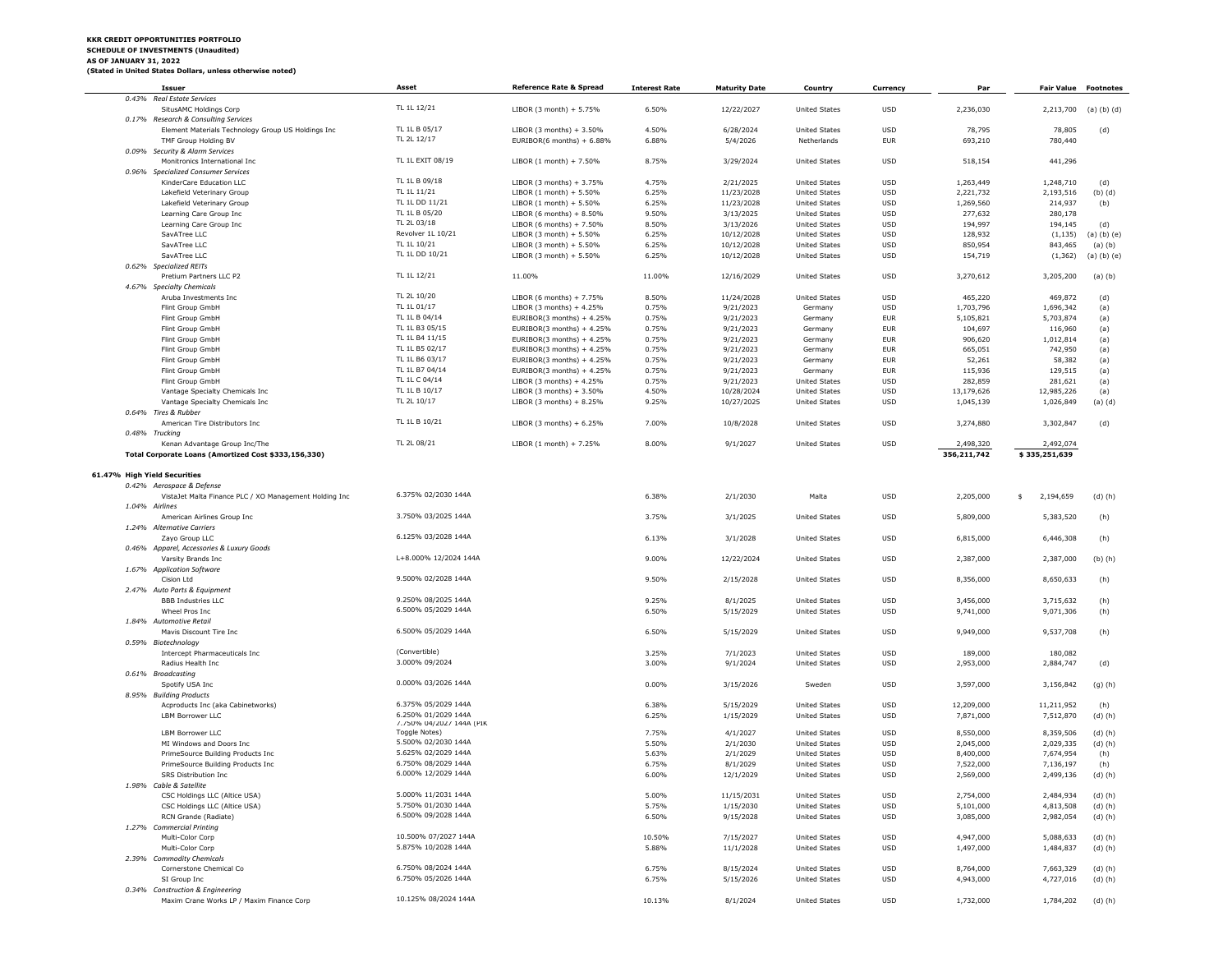### **KKR CREDIT OPPORTUNITIES PORTFOLIO SCHEDULE OF INVESTMENTS (Unaudited) AS OF JANUARY 31, 2022**

## **(Stated in United States Dollars, unless otherwise noted)**

| Issuer                                                       | Asset                      | Reference Rate & Spread | <b>Interest Rate</b> | <b>Maturity Date</b> | Country              | Currency   | Par         | <b>Fair Value</b> | <b>Footnotes</b>          |
|--------------------------------------------------------------|----------------------------|-------------------------|----------------------|----------------------|----------------------|------------|-------------|-------------------|---------------------------|
| 0.12%<br><b>Construction Materials</b>                       |                            |                         |                      |                      |                      |            |             |                   |                           |
| Cemex Materials LLC                                          | 7.700% - 07/2025           |                         | 7.70%                | 7/21/2025            | <b>United States</b> | <b>USD</b> | 554,000     | 617,987           | $(d)$ $(h)$               |
| 2.02% Data Processing & Outsourced Services                  |                            |                         |                      |                      |                      |            |             |                   |                           |
| West Corp                                                    | 8.500% 10/2025 144A        |                         | 8.50%                | 10/15/2025           | <b>United States</b> | <b>USD</b> | 4,143,000   | 4,062,626         | $(d)$ $(h)$               |
| Xerox Business Services / Conduent                           | 6.000% 11/2029 144A        |                         | 6.00%                | 11/1/2029            | <b>United States</b> | <b>USD</b> | 6,482,000   | 6,392,840         | (h)                       |
| 0.00% Department Stores                                      |                            |                         |                      |                      |                      |            |             |                   |                           |
| JC Penney Corp Inc                                           | 8.625% 03/2025 144A        |                         | 0.00%                | 3/15/2025            | <b>United States</b> | <b>USD</b> | 97,819      |                   |                           |
|                                                              |                            |                         |                      |                      |                      |            |             |                   | (b) (c) (h)               |
| 2.79% Electronic Components                                  | 6.000% 06/2025 144A        |                         |                      |                      |                      |            |             |                   |                           |
| CommScope Inc                                                |                            |                         | 6.00%                | 6/15/2025            | <b>United States</b> | <b>USD</b> | 7,686,000   | 7,499,238         | $(d)$ $(h)$               |
| CommScope Inc                                                | 7.125% 07/2028 144A        |                         | 7.13%                | 7/1/2028             | <b>United States</b> | <b>USD</b> | 6,833,000   | 6,380,280         | $(d)$ $(h)$               |
| CommScope Inc                                                | 8.250% 03/2027 144A        |                         | 8.25%                | 3/1/2027             | <b>United States</b> | <b>USD</b> | 577,000     | 565,460           | $(d)$ $(h)$               |
| 1.11% Health Care Equipment                                  |                            |                         |                      |                      |                      |            |             |                   |                           |
|                                                              | 0.000% 03/2026 144A        |                         |                      |                      |                      |            |             |                   |                           |
| Haemonetics Corp                                             | (Convertible)              |                         | 0.00%                | 3/1/2026             | <b>United States</b> | <b>USD</b> | 6,892,000   |                   | 5,774,317 (d) (f) (g) (h) |
| 3.54% Health Care Facilities                                 |                            |                         |                      |                      |                      |            |             |                   |                           |
| CHS/Community Health Systems, Inc.                           | 6.125% 04/2030 144A        |                         | 6.13%                | 4/1/2030             | <b>United States</b> | <b>USD</b> | 2,234,000   | 2,130,342         | (h)                       |
| CHS/Community Health Systems, Inc.                           | 6.875% 04/2028 144A        |                         | 6.88%                | 4/1/2028             | <b>United States</b> | <b>USD</b> | 3,254,000   | 3,092,927         | $(d)$ $(h)$               |
| CHS/Community Health Systems, Inc.                           | 6.875% 04/2029 144A        |                         | 6.88%                | 4/15/2029            | <b>United States</b> | <b>USD</b> | 599,000     | 593,208           | $(d)$ $(h)$               |
| LifePoint Hospitals Inc                                      | 5.375% 01/2029 144A        |                         | 5.38%                | 1/15/2029            | <b>United States</b> | <b>USD</b> | 6,718,000   | 6,398,660         | (h)                       |
| Radiology Partners Inc                                       | 9.250% 02/2028 144A        |                         | 9.25%                | 2/1/2028             | <b>United States</b> | <b>USD</b> | 6,137,000   | 6,119,939         | (h)                       |
| 0.55% Health Care Technology                                 |                            |                         |                      |                      |                      |            |             |                   |                           |
| athenahealth Inc                                             | 6.500% 02/2030 144A        |                         | 6.50%                | 2/15/2030            | <b>United States</b> | <b>USD</b> | 2,859,000   | 2,856,498         | (a) (d) (h)               |
| 9.15% Hotels, Resorts & Cruise Lines                         |                            |                         |                      |                      |                      |            |             |                   |                           |
|                                                              | 5.750% 03/2027 144A        |                         |                      |                      |                      |            |             |                   |                           |
| Carnival Corp                                                |                            |                         | 5.75%                | 3/1/2027             | <b>United States</b> | <b>USD</b> | 12,506,000  | 12,024,769        | (h)                       |
| Carnival Corp                                                | 6.000% 05/2029 144A        |                         | 6.00%                | 5/1/2029             | <b>United States</b> | <b>USD</b> | 6,033,000   | 5,811,921         | $(d)$ $(h)$               |
| <b>NCL Corp Ltd</b>                                          | 6.125% 03/2028 144A        |                         | 6.13%                | 3/15/2028            | <b>United States</b> | <b>USD</b> | 6,703,000   | 6,353,137         | $(d)$ $(h)$               |
| Royal Caribbean Cruises Ltd                                  | 5.500% 04/2028 144A        |                         | 5.50%                | 4/1/2028             | <b>United States</b> | <b>USD</b> | 12,840,000  | 12,488,762        | (h)                       |
| Viking Cruises Ltd                                           | 7.000% 02/2029 144A        |                         | 7.00%                | 2/15/2029            | <b>United States</b> | <b>USD</b> | 11,227,000  | 10,764,055        | $(d)$ $(h)$               |
| 0.99% Industrial Conglomerates                               |                            |                         |                      |                      |                      |            |             |                   |                           |
| Unifrax I LLC / Unifrax Holding Co                           | 5.250% 09/2028 144A        |                         | 5.25%                | 9/30/2028            | <b>United States</b> | <b>USD</b> | 3,573,000   | 3,517,225         | (a) (d) (h)               |
| Unifrax I LLC / Unifrax Holding Co                           | 7.500% 09/2029 144A        |                         | 7.50%                | 9/30/2029            | <b>United States</b> | <b>USD</b> | 1,674,000   | 1,624,023         | (a) (h)                   |
| 3.69% Insurance Brokers                                      |                            |                         |                      |                      |                      |            |             |                   |                           |
|                                                              | 5.875% 11/2029 144A        |                         | 5.88%                |                      |                      |            |             |                   |                           |
| Alliant Holdings I Inc                                       | 6.875% 08/2028 144A        |                         |                      | 11/1/2029            | <b>United States</b> | <b>USD</b> | 2,014,000   | 1,976,973         | (h)                       |
| National Financial Partners Corp                             |                            |                         | 6.88%                | 8/15/2028            | <b>United States</b> | <b>USD</b> | 17,998,000  | 17,148,944        | $(d)$ $(h)$               |
| 0.72% Integrated Oil & Gas                                   |                            |                         |                      |                      |                      |            |             |                   |                           |
| Occidental Petroleum Corp                                    | 4.100% 02/2047             |                         | 4.10%                | 2/15/2047            | <b>United States</b> | <b>USD</b> | 2,053,000   | 1,880,343         |                           |
| Occidental Petroleum Corp                                    | 4.200% 03/2048             |                         | 4.20%                | 3/15/2048            | <b>United States</b> | <b>USD</b> | 1,986,000   | 1,850,326         | (d)                       |
| 2.97% Leisure Facilities                                     |                            |                         |                      |                      |                      |            |             |                   |                           |
| ClubCorp Club Operations Inc                                 | 8.500% 09/2025 144A        |                         | 8.50%                | 9/15/2025            | <b>United States</b> | <b>USD</b> | 4,022,000   | 3,775,230         | (h)                       |
| Merlin Entertainments PLC                                    | 4.500% 11/2027 144A        |                         | 4.50%                | 11/15/2027           | Ireland              | <b>EUR</b> | 3,444,000   | 3,732,918         | $(d)$ $(h)$               |
| Merlin Entertainments PLC                                    | 5.750% 06/2026 144A        |                         | 5.75%                | 6/15/2026            | United Kingdom       | <b>USD</b> | 469,000     | 487,453           | (h)                       |
| Merlin Entertainments PLC                                    | 6.625% 11/2027 144A        |                         | 6.63%                | 11/15/2027           | Ireland              | <b>USD</b> | 7,389,000   | 7,383,754         | $(d)$ $(h)$               |
|                                                              |                            |                         |                      |                      |                      |            |             |                   |                           |
| 0.90% Oil & Gas Exploration & Production                     |                            |                         |                      |                      |                      |            |             |                   |                           |
| Chesapeake Energy Corp                                       | 6.750% 04/2029 144A        |                         | 6.75%                | 4/15/2029            | <b>United States</b> | <b>USD</b> | 4,366,000   | 4,675,418         | $(d)$ $(h)$               |
| Genesis Energy                                               | 5.625% 06/2024             |                         | 5.63%                | 6/15/2024            | <b>United States</b> | <b>USD</b> | 7,103,000   | 7,040,707         | (d)                       |
| Genesis Energy                                               | 6.500% 10/2025             |                         | 6.50%                | 10/1/2025            | <b>United States</b> | <b>USD</b> | 5,284,000   | 5,178,399         | (d)                       |
| Global Partners LP / GLP Finance Corp                        | 6.875% 01/2029             |                         | 6.88%                | 1/15/2029            | <b>United States</b> | <b>USD</b> | 613,000     | 635,258           |                           |
| Global Partners LP / GLP Finance Corp                        | 7.000% 08/2027             |                         | 7.00%                | 8/1/2027             | <b>United States</b> | <b>USD</b> | 415,000     | 429,106           | (d)                       |
| Tallgrass Energy Partners LP / Tallgrass Energy Finance Corp | 6.000% 03/2027 144A        |                         | 6.00%                | 3/1/2027             | <b>United States</b> | <b>USD</b> | 39,000      | 39,731            | (h)                       |
| 0.61% Property & Casualty Insurance                          |                            |                         |                      |                      |                      |            |             |                   |                           |
|                                                              | /.625% 10/2025 144A (PIK   |                         |                      |                      |                      |            |             |                   |                           |
| Aspen Insurance Holdings Ltd                                 | Toggle)                    |                         | 7.63%                | 10/15/2025           | Bermuda              | <b>USD</b> | 3,028,730   | 3,138,733         | $(d)$ $(h)$               |
| 3.21% Specialty Stores                                       |                            |                         |                      |                      |                      |            |             |                   |                           |
| Douglas Holding AG                                           | 6.000% 04/2026 144A        |                         | 6.00%                | 4/8/2026             | Germany              | <b>EUR</b> | 8,654,000   | 9,536,699         | (a) (d) (h)               |
| Douglas Holding AG                                           | 8.250% 10/2026 SUN 144A    |                         | 9.00%                | 10/1/2026            | Germany              | <b>EUR</b> | 6,597,665   | 7,094,463         | (a) (d) (h)               |
| 1.27% Trading Companies & Distributors                       |                            |                         |                      |                      |                      |            |             |                   |                           |
| TruckPro LLC                                                 | 11.000% 10/2024 144A       |                         | 11.00%               | 10/15/2024           | <b>United States</b> | <b>USD</b> | 3,746,000   |                   |                           |
|                                                              | 6.875% 10/2028 144A        |                         |                      |                      |                      |            |             | 4,080,817         | $(d)$ $(h)$               |
| White Cap Construction Supply Inc                            |                            |                         | 6.88%                | 10/15/2028           | <b>United States</b> | <b>USD</b> | 2,443,000   | 2,509,669         | $(d)$ $(h)$               |
| Total High Yield Securities (Amortized Cost \$330,656,484)   |                            |                         |                      |                      |                      |            | 328,732,214 | \$318,724,055     |                           |
|                                                              |                            |                         |                      |                      |                      |            |             |                   |                           |
| 5.86% Asset Backed Securities                                |                            |                         |                      |                      |                      |            |             |                   |                           |
| 5.86% Specialized Finance                                    |                            |                         |                      |                      |                      |            |             |                   |                           |
| Aimco CDO                                                    | AIMCO 2021-16A E           |                         | 6.42%                | 1/17/2035            | <b>United States</b> | <b>USD</b> | 1,075,210   | 1,075,113<br>\$   | $(b)$ $(h)$               |
| ALM Loan Funding Ltd                                         | ALM 2020-1A D              |                         | 6.24%                | 10/15/2029           | <b>United States</b> | <b>USD</b> | 865,360     | 865,360           | $(b)$ $(h)$               |
|                                                              | Ares European CLO XV Class |                         |                      |                      |                      |            |             |                   |                           |
| ARES CLO Ltd                                                 | E                          |                         | 3.20%                | 1/15/2036            | Ireland              | <b>FUR</b> | 879,000     | 984,393           | $(b)$ $(h)$               |
| Ballyrock CDO Ltd                                            | BALLY 2020-14A D           |                         | 7.25%                | 1/20/2034            | <b>United States</b> | USD        | 250,000     | 249,938           | $(b)$ $(d)$ $(h)$         |
| Ballyrock CLO Ltd                                            | <b>BALLY 2019-1A DR</b>    |                         | 6.99%                | 7/15/2032            | <b>United States</b> | <b>USD</b> | 431,180     | 430,384           | $(b)$ $(h)$               |
| Battalion CLO Ltd                                            | BATLN 2021-22A E Mtge      |                         | 7.07%                | 1/22/2035            | <b>United States</b> | <b>USD</b> | 383,168     | 380,512           | $(b)$ $(h)$               |
| Broad River BSL Funding CLO                                  | <b>BDRVR 2020-1A ER</b>    |                         | 6.75%                | 7/20/2034            | <b>United States</b> | <b>USD</b> | 1,500,000   | 1,500,761         | $(b)$ $(h)$               |
| Carlyle Global Market Strategies                             | CGMS 2020-2A DR            |                         |                      |                      |                      |            |             |                   |                           |
|                                                              |                            |                         | 6.96%                | 1/25/2035            | <b>United States</b> | <b>USD</b> | 640,460     | 636,054           | $(b)$ $(h)$               |
| Carlyle Global Market Strategies                             | CGMS 2021-8A E             |                         | 6.63%                | 10/15/2034           | <b>United States</b> | <b>USD</b> | 370,690     | 368,127           | $(b)$ $(h)$               |
| Carlyle Global Market Strategies                             | CGMS 2021-9A E Mtge        |                         | 6.88%                | 10/20/2034           | <b>United States</b> | <b>USD</b> | 819,560     | 814,049           | $(b)$ $(h)$               |
| CarVal CLO                                                   | CARVL 2021-1A E            |                         | 6.85%                | 7/20/2034            | <b>United States</b> | <b>USD</b> | 2,000,000   | 1,987,421         | $(b)$ $(h)$               |
| CarVal CLO                                                   | CARVL 2021-2A E            |                         | 6.96%                | 10/15/2034           | <b>United States</b> | <b>USD</b> | 446,919     | 447,144           | $(b)$ $(h)$               |
| CFIP CLO Ltd                                                 | CFIP 2021-1A E             |                         | 7.17%                | 1/20/2035            | <b>United States</b> | <b>USD</b> | 445,082     | 429,310           | $(b)$ $(h)$               |
| CIFC Funding Ltd                                             | CIFC 2021-7A E             |                         | 6.53%                | 1/23/2035            | <b>United States</b> | <b>USD</b> | 644,186     | 639,553           | $(b)$ $(h)$               |
| CVC Cordatus Loan Fund XVIII DAC                             | CORDA 18A ER               |                         | 6.06%                | 7/29/2034            | Ireland              | <b>EUR</b> | 1,198,000   | 1,330,556         | $(b)$ $(h)$               |
| Dryden Senior Loan Fund                                      | DRSLF 2021-92A E           |                         | 6.63%                | 11/20/2034           | <b>United States</b> | <b>USD</b> | 463,342     | 460,023           | $(b)$ $(h)$               |
|                                                              |                            |                         |                      |                      |                      |            |             |                   |                           |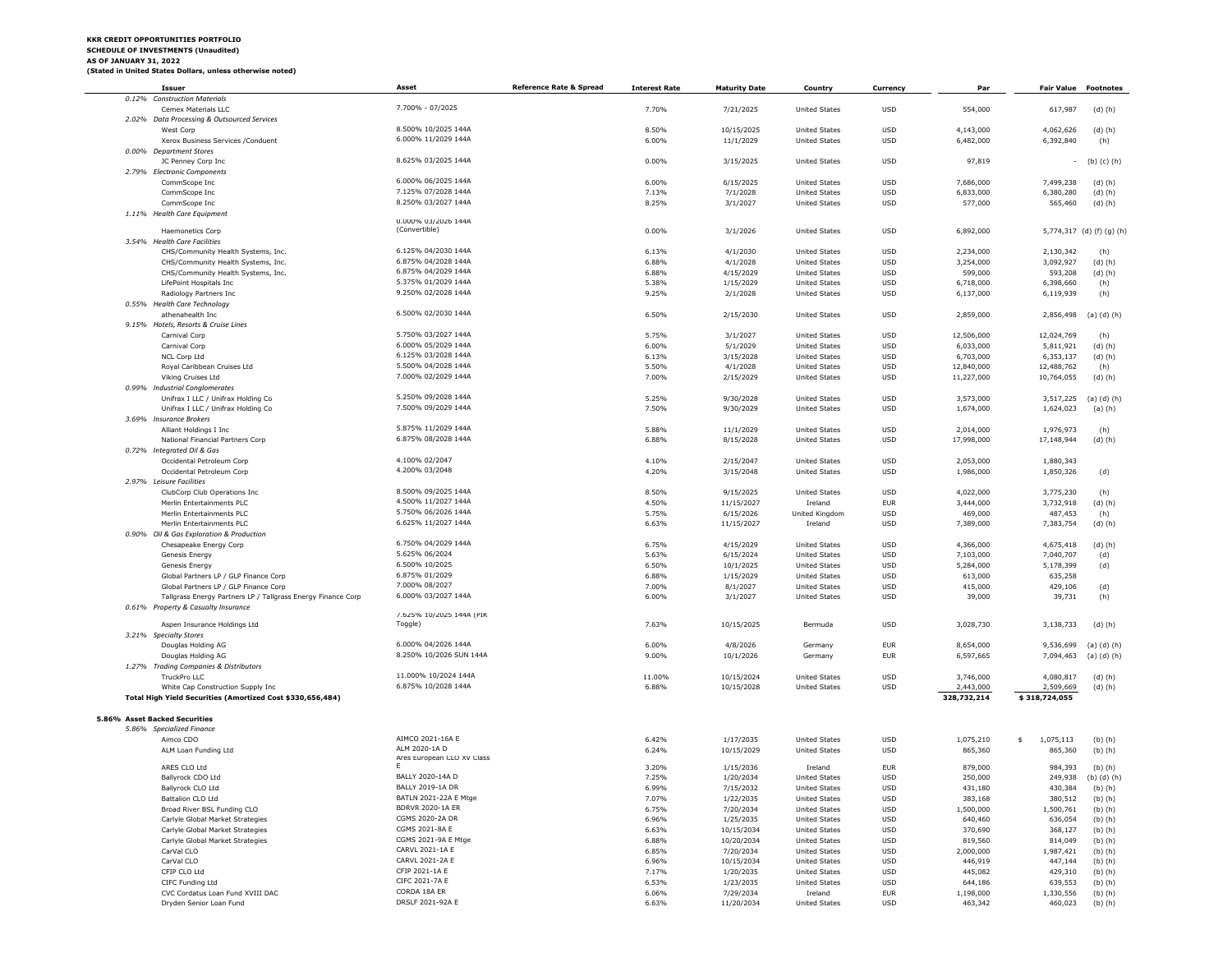### **KKR CREDIT OPPORTUNITIES PORTFOLIO SCHEDULE OF INVESTMENTS (Unaudited) AS OF JANUARY 31, 2022 (Stated in United States Dollars, unless otherwise noted)**

| Issuer                                                                | Asset                   | <b>Reference Rate &amp; Spread</b> | <b>Interest Rate</b>  | <b>Maturity Date</b> | Country              | Currency   | Par           | <b>Fair Value</b>                 | <b>Footnotes</b>            |
|-----------------------------------------------------------------------|-------------------------|------------------------------------|-----------------------|----------------------|----------------------|------------|---------------|-----------------------------------|-----------------------------|
| Eaton Vance CDO Ltd                                                   | <b>EATON 2020-2A ER</b> |                                    | 6.74%                 | 1/15/2035            | <b>United States</b> | <b>USD</b> | 510,460       | 510,464                           | $(b)$ $(h)$                 |
| Elmwood CLO                                                           | ELMW5 2020-2A ER        |                                    | 6.35%                 | 10/20/2034           | <b>United States</b> | <b>USD</b> | 1,500,000     | 1,501,848                         | $(b)$ $(h)$                 |
| Elmwood CLO                                                           | ELMW6 2020-3A ER        |                                    | 6.75%                 | 10/20/2034           | <b>United States</b> | <b>USD</b> | 558,701       | 555,768                           | $(b)$ $(h)$                 |
| Golub Capital Partners CLO Ltd                                        | GCBSL 2021-58A E        |                                    | 7.01%                 | 1/25/2035            | <b>United States</b> | <b>USD</b> | 549,013       | 548,934                           | $(b)$ $(h)$                 |
| Guardia 1 Ltd                                                         | GUARD 2019-1A D         |                                    | 7.11%                 | 10/20/2037           | <b>United States</b> | <b>USD</b> | 1,550,000     | 1,457,630                         | $(b)$ $(h)$                 |
| Gulf Stream Meridian                                                  | GSM 2021-6A D           |                                    | 6.48%                 | 1/15/2037            | <b>United States</b> | <b>USD</b> | 1,118,253     | 1,107,070                         | $(b)$ $(h)$                 |
| Madison Park Funding Ltd                                              | MDPK 2021-52A E         |                                    | 6.72%                 | 1/22/2035            | <b>United States</b> | <b>USD</b> | 742,891       | 742,895                           | $(b)$ $(h)$                 |
| Madison Park Funding Ltd                                              | MDPK 2021-59A E         |                                    | 0.00%                 | 1/18/2034            | <b>United States</b> | <b>USD</b> | 814,787       | 815,162                           | $(b)$ $(f)$ $(h)$           |
| Morgan Stanley Eaton Vance CLO Ltd                                    | MSEV 2021-1A E          |                                    | 6.88%                 | 10/20/2034           | <b>United States</b> | <b>USD</b> | 520,000       | 519,444                           | (b) (h)                     |
| Neuberger Berman CLO Ltd                                              | NEUB 2021-46A E         |                                    | 6.46%                 | 1/20/2036            | <b>United States</b> | <b>USD</b> | 1,067,761     | 1,067,790                         | $(b)$ $(h)$                 |
| Oak Hill Credit Partners                                              | OAKC 2021-10A E         |                                    | 6.47%                 | 1/18/2036            | <b>United States</b> | <b>USD</b> | 497,312       | 497,567                           | $(b)$ $(h)$                 |
| Octagon Investment Partners Ltd                                       | OCT56 2021-1A E         |                                    | 6.65%                 | 10/16/2034           | <b>United States</b> | <b>USD</b> | 383,000       | 378,635                           | $(b)$ $(h)$                 |
| Palmer Square CLO Ltd                                                 | PFIXD 2019-1A E         |                                    | 7.11%                 | 4/20/2037            | <b>United States</b> | <b>USD</b> | 930,641       | 908,480                           | $(b)$ $(h)$                 |
| Pikes Peak CLO                                                        | PIPK 2021-9A E          |                                    | 6.72%                 | 10/27/2034           | <b>United States</b> | <b>USD</b> | 405,000       | 401,663                           | $(b)$ $(h)$                 |
| Post CLO                                                              | POST 2021-1A E          |                                    | 6.57%                 | 10/15/2034           | <b>United States</b> | <b>USD</b> | 250,000       | 250,036                           | $(b)$ $(h)$                 |
| PPM CLO 4 Ltd                                                         | <b>PPMC 2020-4A ER</b>  |                                    | 6.74%                 | 10/18/2034           | <b>United States</b> | <b>USD</b> | 332,741       | 331,964                           | $(b)$ $(h)$                 |
| Rad CLO Ltd                                                           | RAD 2021-14A E          |                                    | 6.70%                 | 1/15/2035            | <b>United States</b> | <b>USD</b> | 335,000       | 334,961                           | $(b)$ $(h)$                 |
| Rad CLO Ltd                                                           | RAD 2021-15A E          |                                    | 6.42%                 | 1/20/2034            | <b>United States</b> | <b>USD</b> | 928,117       | 928,030                           | $(b)$ $(h)$                 |
| REESE PARK CLO LTD                                                    | <b>RESPK 2020-1A ER</b> |                                    | 6.74%                 | 10/15/2034           | <b>United States</b> | <b>USD</b> | 1,375,020     | 1,375,138                         | $(b)$ $(h)$                 |
|                                                                       |                         |                                    |                       |                      |                      |            |               |                                   |                             |
| Issuer                                                                | Asset                   | <b>Reference Rate &amp; Spread</b> | <b>Interest Rate</b>  | <b>Maturity Date</b> | Country              | Currency   | Par           | <b>Fair Value</b>                 | <b>Footnotes</b>            |
| Regatta Funding Ltd                                                   | REG20 2021-2A E         |                                    | 6.49%                 | 10/15/2034           | <b>United States</b> | <b>USD</b> | 208,000       | 206,318                           | $(b)$ $(h)$                 |
| Regatta Funding Ltd                                                   | REG21 2021-3A E         |                                    | 6.88%                 | 10/20/2034           | <b>United States</b> | <b>USD</b> | 321,680       | 321,120                           | $(b)$ $(h)$                 |
| Regatta Funding Ltd                                                   | REG23 2021-4A E         |                                    | 6.91%                 | 1/20/2035            | <b>United States</b> | <b>USD</b> | 804,000       | 804,000                           | $(b)$ $(h)$                 |
| Sand Trust 2001-1                                                     | SAND 2021-1A E          |                                    | 6.96%                 | 10/15/2034           | <b>United States</b> | <b>USD</b> | 643,000       | 636,552                           | $(b)$ $(h)$                 |
| Sound Point CLO Ltd                                                   | SNDPT 2021-1A E         |                                    | 7.11%                 | 4/25/2034            | <b>United States</b> | <b>USD</b> | 290,000       | 282,267                           | $(b)$ $(h)$                 |
| Symphony CLO Ltd                                                      | SYMP 2020-22A E         |                                    | 6.49%                 | 4/18/2033            | <b>United States</b> | <b>USD</b> | 598,680       | 598,348                           | $(b)$ $(h)$                 |
| TICP CLO Ltd                                                          | TICP 2017-9A E          |                                    | 5.85%                 | 1/20/2031            | <b>United States</b> | <b>USD</b> | 738,460       | 725,314                           | $(b)$ $(h)$                 |
| Total Asset Backed Securities (Amortized Cost \$30,393,628)           |                         |                                    |                       |                      |                      |            | 30,384,674    | \$ 30,406,096                     |                             |
|                                                                       |                         |                                    |                       |                      |                      |            |               |                                   |                             |
| <b>Issuer</b>                                                         |                         |                                    | <b>Preferred Rate</b> | <b>Maturity Date</b> | Country              | Currency   | <b>Shares</b> |                                   | <b>Fair Value Footnotes</b> |
| 1.64% Equity & Other Investments                                      |                         |                                    |                       |                      |                      |            |               |                                   |                             |
| 0.01% Application Software                                            |                         |                                    |                       |                      |                      |            |               |                                   |                             |
| Med-Metrix                                                            |                         |                                    |                       |                      | <b>United States</b> | <b>USD</b> | 597           | 37,536<br>$\overline{\mathbf{s}}$ | $(a)$ $(b)$                 |
| Med-Metrix                                                            |                         |                                    | 4.10%                 | 12/16/2050           | <b>United States</b> | <b>USD</b> | 597           | 30,765                            | $(a)$ $(b)$                 |
| 0.05% Diversified Metals & Mining                                     |                         |                                    |                       |                      |                      |            |               |                                   |                             |
| Foresight Energy LLC                                                  |                         |                                    |                       |                      | <b>United States</b> | <b>USD</b> | 17,979        | 251,814                           | $(a)$ $(b)$                 |
| 0.14% Health Care Services                                            |                         |                                    |                       |                      |                      |            |               |                                   |                             |
| Affordable Care Inc                                                   |                         |                                    | 11.97%                | 12/31/2069           | <b>United States</b> | <b>USD</b> | 677,000       | 686,973                           | $(a)$ $(b)$                 |
| American Vision Partners                                              |                         |                                    |                       |                      | <b>United States</b> | <b>USD</b> | 49,770        | 49,670                            | $(a)$ $(b)$                 |
| 0.71% Hotels, Resorts & Cruise Lines                                  |                         |                                    |                       |                      |                      |            |               |                                   |                             |
| Hilton Grand Vacations Inc                                            |                         |                                    |                       |                      | <b>United States</b> | <b>USD</b> | 75,777        | 3,702,464                         |                             |
| 0.37% Leisure Facilities                                              |                         |                                    |                       |                      |                      |            |               |                                   |                             |
| Pure Gym Ltd                                                          |                         |                                    |                       |                      | United Kingdom       | GBP        | 1,416,469     | 1,904,496                         | (b)                         |
| 0.05% Residential REITs                                               |                         |                                    |                       |                      |                      |            |               |                                   |                             |
| Avenue One PropCo                                                     |                         |                                    |                       |                      | <b>United States</b> | USD        | 256,134       | 256,134                           | (b)                         |
| 0.31% Specialized REITs                                               |                         |                                    |                       |                      |                      |            |               |                                   |                             |
| Pretium Partners LLC P2                                               |                         |                                    |                       |                      | <b>United States</b> | <b>USD</b> | 1,635,306     | 1,602,600                         | $(a)$ $(b)$                 |
| Total Equity & Other Investments (Cost \$8,061,531)                   |                         |                                    |                       |                      |                      |            | 4,129,629     | $\mathsf{s}$<br>8,522,452         |                             |
|                                                                       |                         |                                    |                       |                      |                      |            |               |                                   |                             |
| 0.02% Trade Claim                                                     |                         |                                    |                       |                      |                      |            |               |                                   |                             |
| 0.02% Health Care Facilities                                          |                         |                                    |                       |                      |                      |            |               |                                   |                             |
|                                                                       |                         |                                    |                       |                      |                      |            |               |                                   |                             |
|                                                                       |                         |                                    |                       |                      |                      |            |               |                                   |                             |
| Quorum Health Corp                                                    |                         |                                    |                       |                      | <b>United States</b> | <b>USD</b> | 212,000       | $\frac{1}{2}$<br>22,875           | $(a)$ $(b)$                 |
| Total Trade Claim (Cost \$90,722)                                     |                         |                                    |                       |                      |                      |            | 212,000       | 22,875<br>\$                      |                             |
| 133.63% Total Investments (Cost \$702,358,688)                        |                         |                                    |                       |                      |                      |            | 719,670,259   | \$692,927,117                     |                             |
| -33.63% Liabilities Exceeding Other Assets, Net<br>100.00% Net Assets |                         |                                    |                       |                      |                      |            |               | (174, 388, 217)<br>\$518,538,900  |                             |

*The valuation methods and accounting policies used to prepare this Schedule of Investments are consistent with those that are outlined in our Annual Report.*

TL Term loan

DD Delayed draw term loan

1L First lien

2L Second lien

(a) Security considered restricted.

(b) Value determined using significant unobservable inputs.

(c) Non-income producing security.

(d) Investment is held as collateral for the fund's credit facility.

(e) Investment is an unfunded or partially funded commitment.

(f) Effective rate will be established upon settlement.

(g) Zero coupon bond.

(h) Securities exempt from registration pursuant to Rule 144A under the Securities Act of 1933, as amended.

These securities may only be resold to qualified institutional buyers in transactions exempt from registration.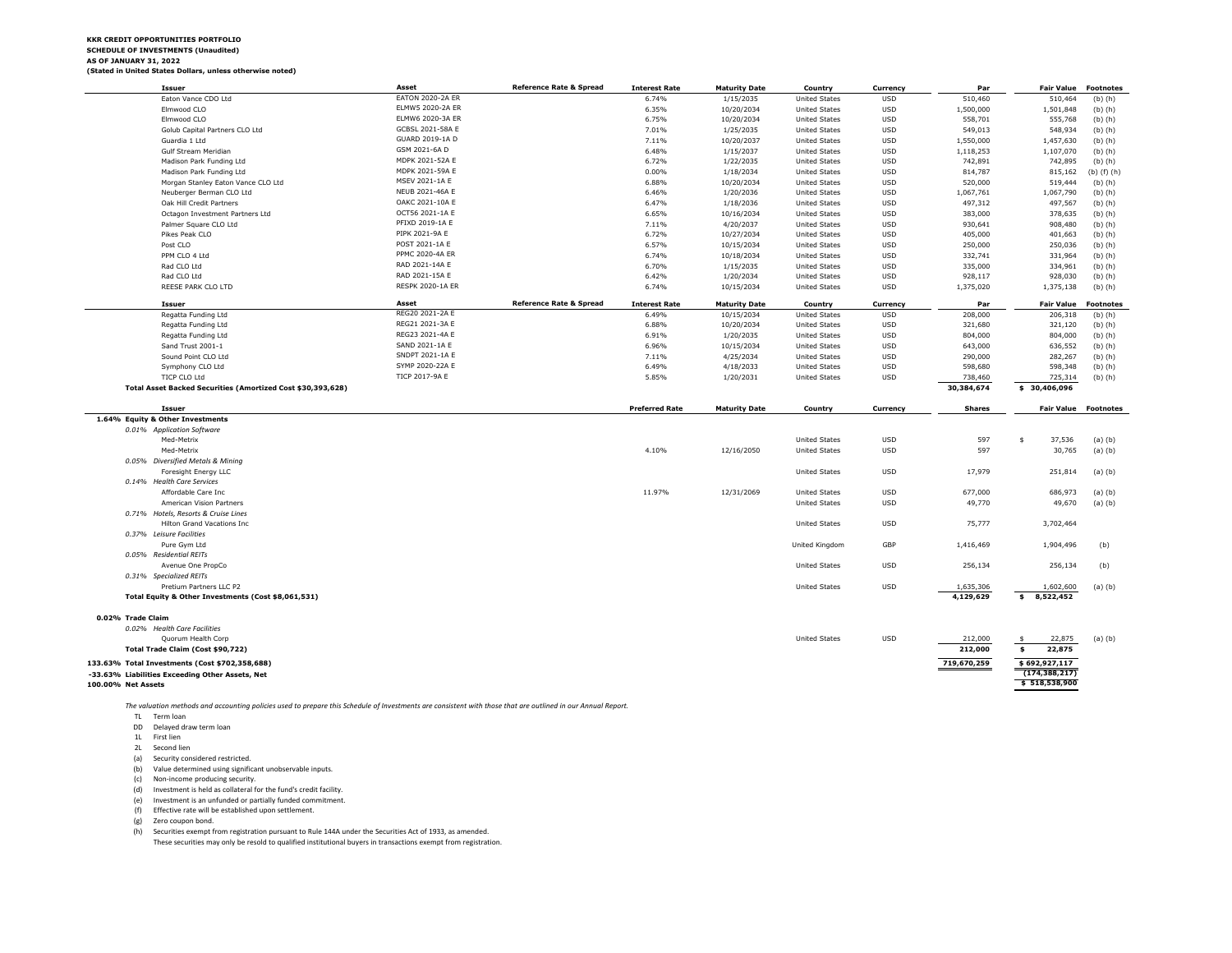The following are the details of the restricted securities held by the Fund:

| <b>Issuer</b>                                    | Par/Shares         | Cost                | <b>Fair Value</b>    | <b>Acquisition Date</b>  | % of Net<br><b>Assets</b> |
|--------------------------------------------------|--------------------|---------------------|----------------------|--------------------------|---------------------------|
| <b>Common Stock</b>                              |                    |                     |                      |                          |                           |
| American Vision Partners                         | 49,770             | \$<br>49,770        | \$<br>49,670         | 9/30/2021                | 0.01%                     |
| Foresight Energy LLC                             | 17,979             | 200,230             | 251,814              | 6/30/2020                | 0.05%                     |
| Med-Metrix                                       | 597                | 29,862              | 37,536               | 9/15/2021                | 0.01%                     |
| Pretium Partners LLC P2                          | 1,635,306          | 1,602,600           | 1,602,600            | 12/16/2021               | 0.31%                     |
| <b>High Yield</b>                                |                    |                     |                      |                          |                           |
| athenahealth Inc                                 | 2,859,000          | 2,859,000           | 2,856,498            | 1/27/2022                | 0.55%                     |
| Douglas Holding AG                               | 8,654,000          | 10,299,221          | 9,536,699            | 3/26/2021                | 1.84%                     |
| Douglas Holding AG                               | 6,597,665          | 7,859,252           | 7,094,463            | 3/26/2021                | 1.37%                     |
| Unifrax I LLC / Unifrax Holding Co               | 3,573,000          | 3,573,000           | 3,517,225            | 9/15/2021                | 0.68%                     |
| Unifrax I LLC / Unifrax Holding Co               | 1,674,000          | 1,674,000           | 1,624,023            | 9/15/2021                | 0.31%                     |
| <b>Preferred Stock</b>                           |                    |                     |                      |                          |                           |
| Affordable Care Inc                              | 677,000            | 663,528             | 686,973              | 8/2/2021                 | 0.13%                     |
| Med-Metrix                                       | 597                | 29,862              | 30,765               | 9/15/2021                | 0.01%                     |
| Revolver                                         |                    |                     |                      |                          |                           |
| 3Pillar Global Inc                               | 186,240            | $\overline{a}$      | (913)                | 11/23/2021               | 0.00%                     |
| Affordable Care Inc                              | 177,081            | $\sim$              | (1,027)              | 8/2/2021                 | 0.00%                     |
| American Vision Partners                         | 158,140            |                     | (1, 392)             | 9/30/2021                | 0.00%                     |
| Foundation Risk Partners Corp                    | 141,750            | (2,034)             | (1, 233)             | 10/29/2021               | 0.00%                     |
| PartsSource Inc                                  | 87,104             | (921)               | (1,481)              | 10/18/2021               | 0.00%                     |
| SAMBA Safety Inc                                 | 41,810             | (389)               |                      | 9/1/2021                 | 0.00%                     |
| SavATree LLC                                     | 128,932            | (925)               | (1, 135)             | 10/12/2021               | 0.00%                     |
| Time Manufacturing Co                            | 153,560            | 83,760              | 80,274               | 12/1/2021                | 0.02%                     |
| <b>Leveraged Loans</b>                           |                    |                     |                      |                          |                           |
| 3Pillar Global Inc                               | 620,800            | (6,010)             | (3,042)              | 11/23/2021               | 0.00%                     |
| 3Pillar Global Inc.                              | 1,955,513          | 1,936,583           | 1,945,931            | 11/23/2021               | 0.38%                     |
| Affordable Care Inc                              | 1,599,937          | 1,585,083           | 1,590,657            | 8/2/2021                 | 0.31%                     |
| Affordable Care Inc                              | 599,463            | (1, 284)            | 805                  | 8/2/2021                 | 0.00%                     |
| Alera Group Intermediate Holdings Inc            | 540,718            | (5, 305)            | (6,002)              | 12/16/2021               | 0.00%                     |
| Alera Group Intermediate Holdings Inc            | 661,871            | 655,573             | 654,524              | 9/30/2021                | 0.13%                     |
| Alera Group Intermediate Holdings Inc            | 188,045            | 179,846             | 179,548              | 9/30/2021                | 0.03%                     |
| Amentum Services Inc<br>American Vision Partners | 2,767,140          | 2,684,126           | 2,682,466            | 11/29/2021               | 0.52%                     |
|                                                  | 1,924,467          | 1,906,311           | 1,907,531            | 9/30/2021                | 0.37%                     |
| American Vision Partners                         | 790,690            | (7, 459)            | (6,958)              | 9/30/2021                | 0.00%<br>0.07%            |
| athenahealth Inc                                 | 367,585            | 365,747<br>÷.       | 366,283              | 1/27/2022                |                           |
| athenahealth Inc<br>Belk Inc                     | 54,442             |                     | (193)                | 1/27/2022                | 0.00%<br>0.01%            |
| Belk Inc                                         | 53,180             | 52,551              | 53,192               | 2/24/2021                | 0.13%                     |
|                                                  | 937,266            | 550,163             | 687,719              | 2/24/2021                | 0.00%                     |
| Encora Digital Inc<br>Encora Digital Inc         | 398,160<br>437,979 | (7, 829)<br>425,033 | (6, 729)             | 12/20/2021<br>12/20/2021 | 0.08%                     |
| Encora Digital Inc                               | 1,652,370          | 1,619,880           | 424,840<br>1,624,445 | 12/20/2021               | 0.31%                     |
| Flint Group GmbH                                 | 5,105,821          | 5,851,825           | 5,703,874            | 10/22/2020               | 1.10%                     |
| Flint Group GmbH                                 | 282,859            | 273,700             | 281,621              | 3/9/2021                 | 0.05%                     |
| Flint Group GmbH                                 | 1,703,796          | 1,648,629           | 1,696,342            | 3/9/2021                 | 0.33%                     |
| Flint Group GmbH                                 | 104,697            | 113,683             | 116,960              | 10/22/2020               | 0.02%                     |
| Flint Group GmbH                                 | 906,620            | 1,050,121           | 1,012,814            | 10/22/2020               | 0.20%                     |
| Flint Group GmbH                                 | 665,051            | 764,397             | 742,950              | 11/5/2020                | 0.14%                     |
| Flint Group GmbH                                 | 52,261             | 59,465              | 58,382               | 11/5/2020                | 0.01%                     |
| Flint Group GmbH                                 | 115,936            | 132,600             | 129,515              | 11/5/2020                | 0.02%                     |
| Foresight Energy LLC                             | 123,393            | 123,393             | 123,393              | 6/30/2020                | 0.02%                     |
| Foundation Risk Partners Corp                    | 291,830            | 162,545             | 164,221              | 10/29/2021               | 0.03%                     |
| Foundation Risk Partners Corp                    | 1,342,420          | 1,323,032           | 1,330,741            | 10/29/2021               | 0.26%                     |
| Integrity Marketing Group LLC                    | 2,952,345          | (42, 336)           | (22, 143)            | 12/3/2021                | 0.00%                     |
| Med-Metrix                                       | 1,267,446          | 1,255,576           | 1,271,376            | 9/15/2021                | 0.25%                     |
| Med-Metrix                                       | 635,312            | (5,950)             | 1,969                | 9/15/2021                | 0.00%                     |
| Misys Ltd                                        | 3,153,412          | 3,143,239           | 3,147,074            | 12/24/2018               | 0.61%                     |
| Misys Ltd                                        | 9,735,446          | 9,838,347           | 9,757,399            | 1/25/2021                | 1.88%                     |
| Novotech Pty Ltd                                 | 266,244            | (5, 941)            | (5,990)              | 1/14/2022                | 0.00%                     |
| Novotech Pty Ltd                                 | 1,579,895          | 1,114,695           | 1,091,257            | 1/14/2022                | 0.21%                     |
| Novotech Pty Ltd                                 | 1,144,851          | 1,119,304           | 1,119,092            | 1/14/2022                | 0.22%                     |
| Opendoor Labs Inc                                | 11,000,000         | 4,886,391           | 4,886,391            | 10/1/2021                | 0.94%                     |
|                                                  |                    |                     |                      |                          |                           |